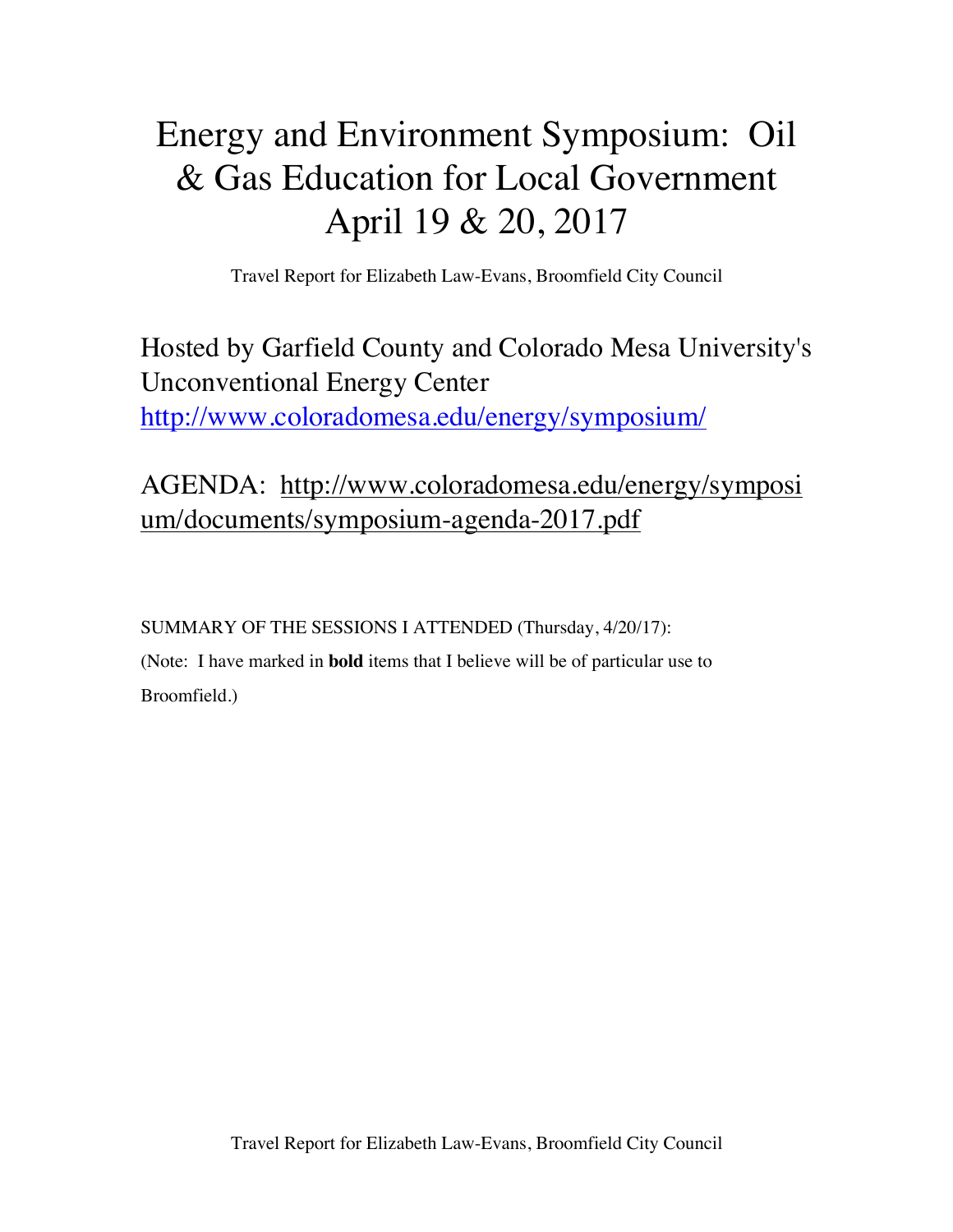#### Spacing and Pooling . . . Demystified

Jane Stanczyk, COGCC

 $\sim\sim\sim\sim\sim$ 

Ms. Stanczyk gave an explanation of how "spacing" and "pooling" work using a couple of simple hypothetical examples. This presentation was a bit more detailed than the presentation that Director LePore gave at the Town Hall at the 1stBank Center in February.

Perhaps the most interesting part of the talk came afterwards in the Q&A session (I have paraphrased the questions and answers):

Q: What's the "response" to the question regarding when people ask about the cost and legal liability of forced pooling? A: Basically you would have to ask the industry. (The implication was that it was uncommon for operators to hold involuntarily pooled owners legally liable for things that go wrong.)

Q (from Liz): There's a bill just introduced in legislature re Forced Pooling Threshold (background: Broomfield, activist-introduced requirement for majority—now eliminated). Do you have an opinion on that? A: **Forced pooling has been state law since 1951, legislature can change the law**. She doesn't have official opinions on this, although she did say that she has personal opinions (I wasn't able to follow up with her afterwards since I couldn't find her).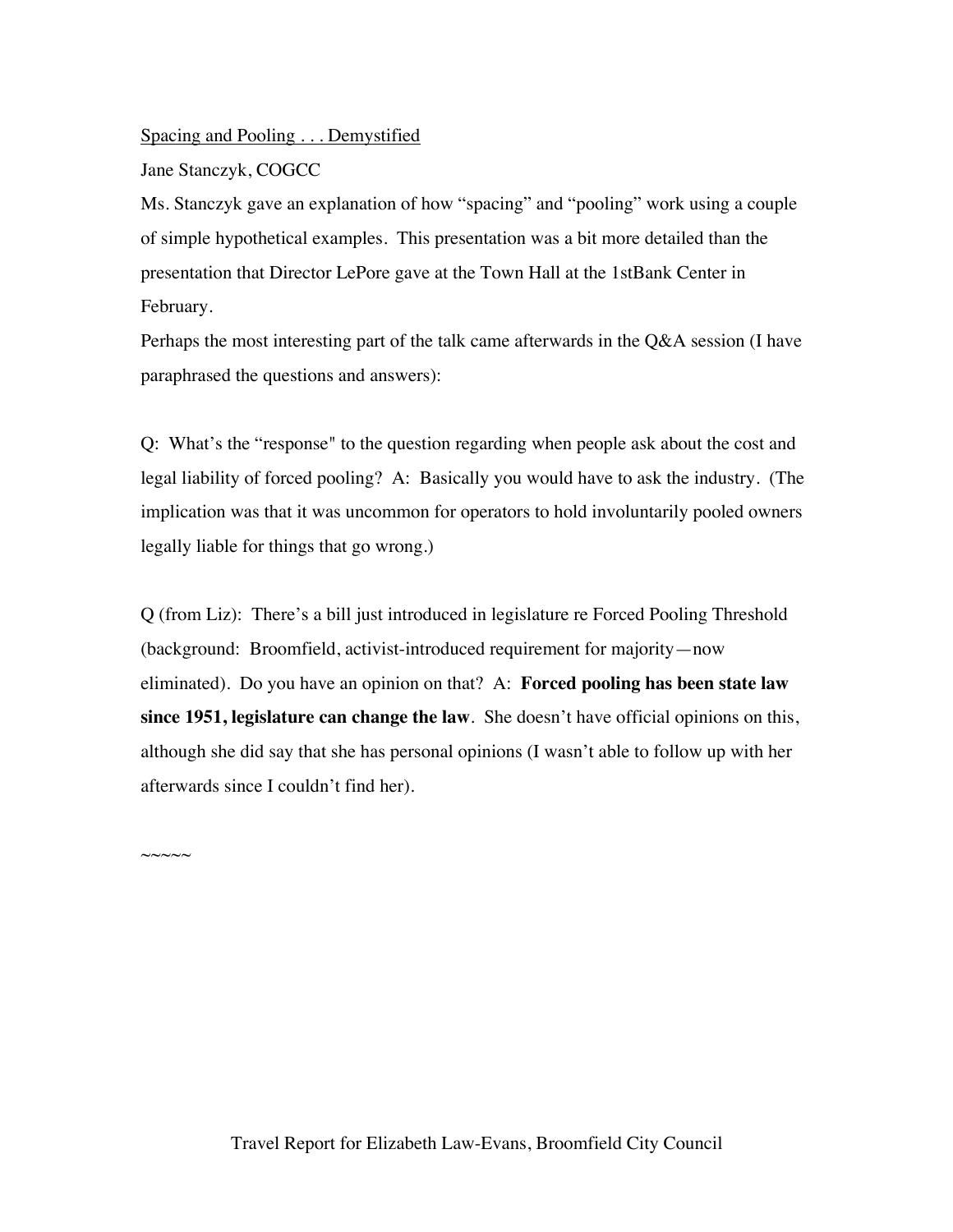Panel Discussion: Oil and Gas development in the urban landscape moderated by Greg Deranleau, COGCC

Troy Swain, Weld County:

**County recently adopted code change: Weld Oil and Gas Location Assessment (WOGLA). Look at every location on a formal basis**. Administrative or county commissioner approval.

WOGLA

information: https://www.weldgov.com/UserFiles/Servers/Server\_6/File/Departments/Pl anning%20&%20Zoning/Land%20Use%20Applications%20and%20Assistance/Land%2 0Use%20Applications/Applications/WOGLA%20Application.pdf

Greg Deranleau asked Troy a follow-up question: How does WOGLA dovetail with LUMA? Answer: Required to notice and consult with local government. Yet to be said how it's going to work out.

LUMA information: https://www.coga.org/wp-content/uploads/2016/03/COGCC-Oil-Gas-TF-Rulemaking-Summary-Whitepaper.pdf

Tamara Allen, City of Grand Junction: **LUMA rule very much evolving.**

Jamie Jost, Jost Energy Law, PC: industry operator perspective, was on Governor's task force

- Industry preference: avoid being in LUMA.
- A lot of planning goes in to a LUMA facility.
- Purpose of the LUMA rule was to provide collaboration.

Q from Broomfield Council Member Beacom re LUMA: If today we're dealing with an oil developer, and the site does not meet the criteria for LUMA, but between now and then the builder builds and the site "becomes" a LUMA site, how is that dealt with? A: State's perspective: count building units within platted developments, not built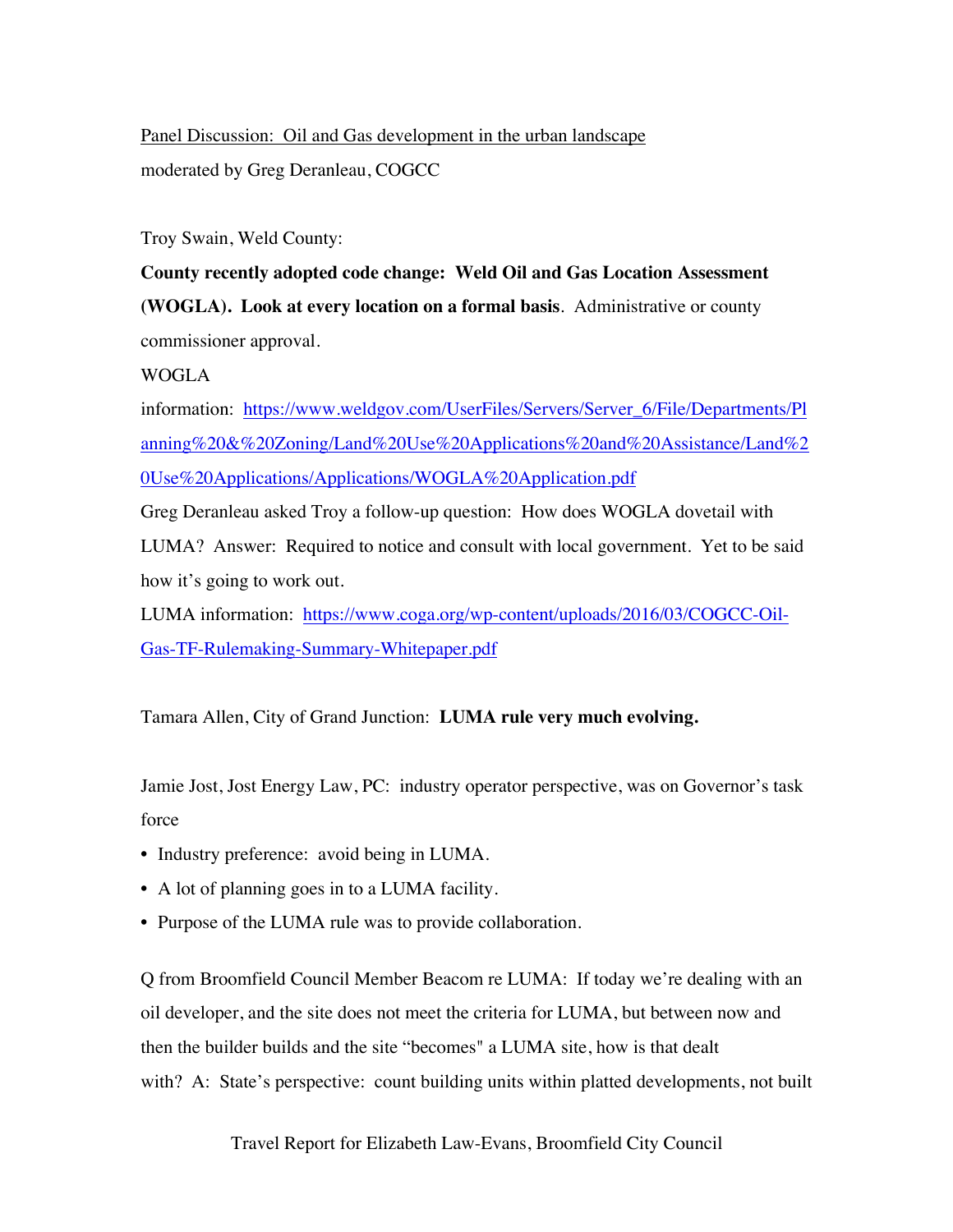but platted. **State would count platted units as building units** [so long as] they were actively developing, they would count that.

 $\sim\sim\sim\sim\sim$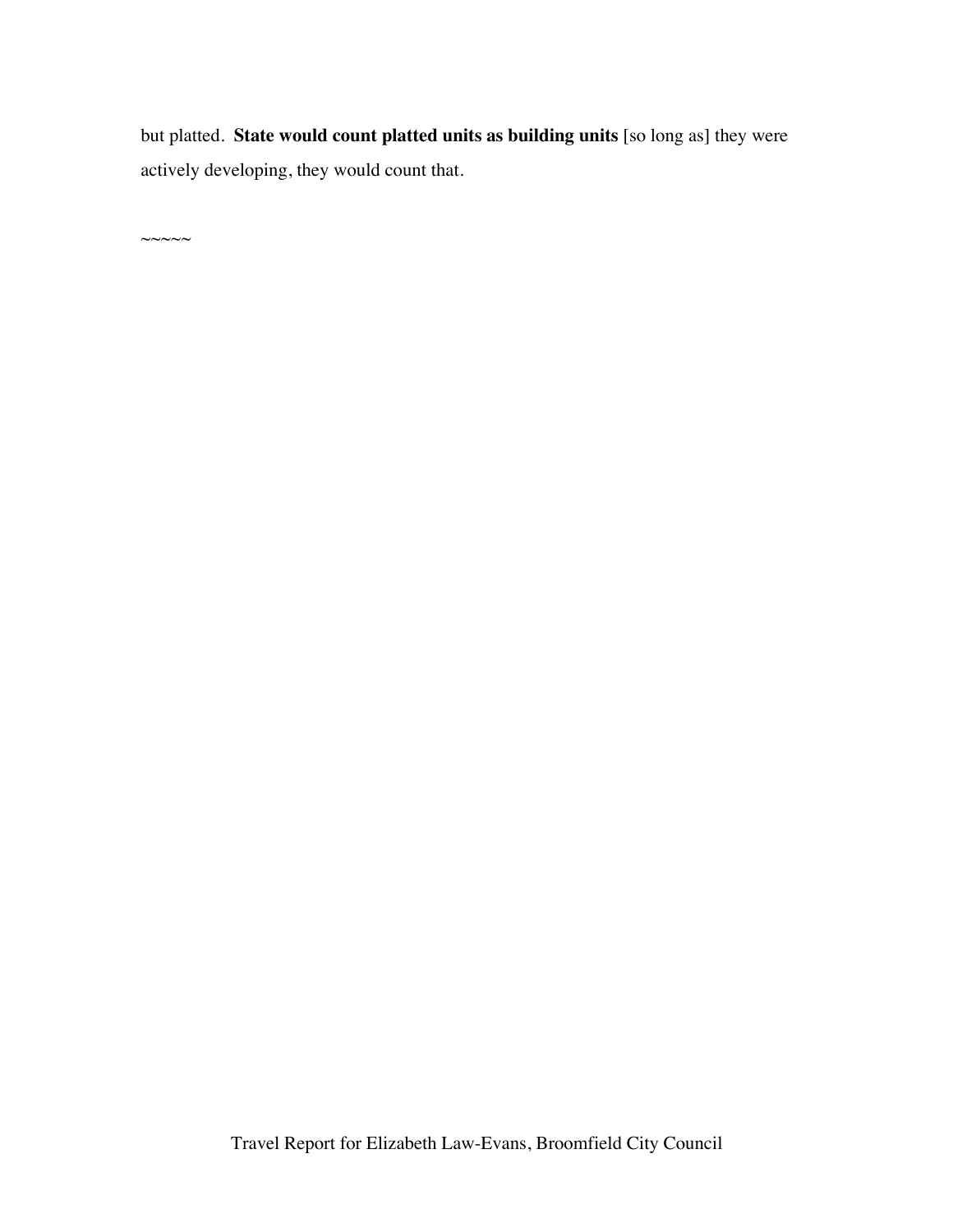# State Agency Updates

Bob Randall, CO DNR

Points of intersection w/DNR include:

- COGCC
- water
- wildlife

Funding — bill at the legislature

#### Larry Wolk, CDPHE

Department Priorities:

The Public Health Side:

- moniker of "The Leanest State"
- health departments involved in ongoing surveillance
- also amongst the lowest cardiovascular risk, most types of cancers
- we do have some challenges:
- immunization rates falling off. Science is very strong when it comes to the value of immunizations.
- Another concern: opiates (either prescription or illicit). See especially in rural areas of the state re providing prevention and treatment. President released half a billion to address this issue.
- Mental health (related to some of the opiate issue). Integrate doctors and mental health offices so we don't silo mental health services. Expand State Integration Model to integrate mental health into system.
- Suicide rates, especially amongst teenagers and middle-aged men. Looking at all kinds of things. In this particular part of the state, piloting a program with gun shop owners and gun range owners. Guns implicated in suicide 8x more than they are implicated in acts of violence. When folks own a gun, educate them so they don't use it against themselves.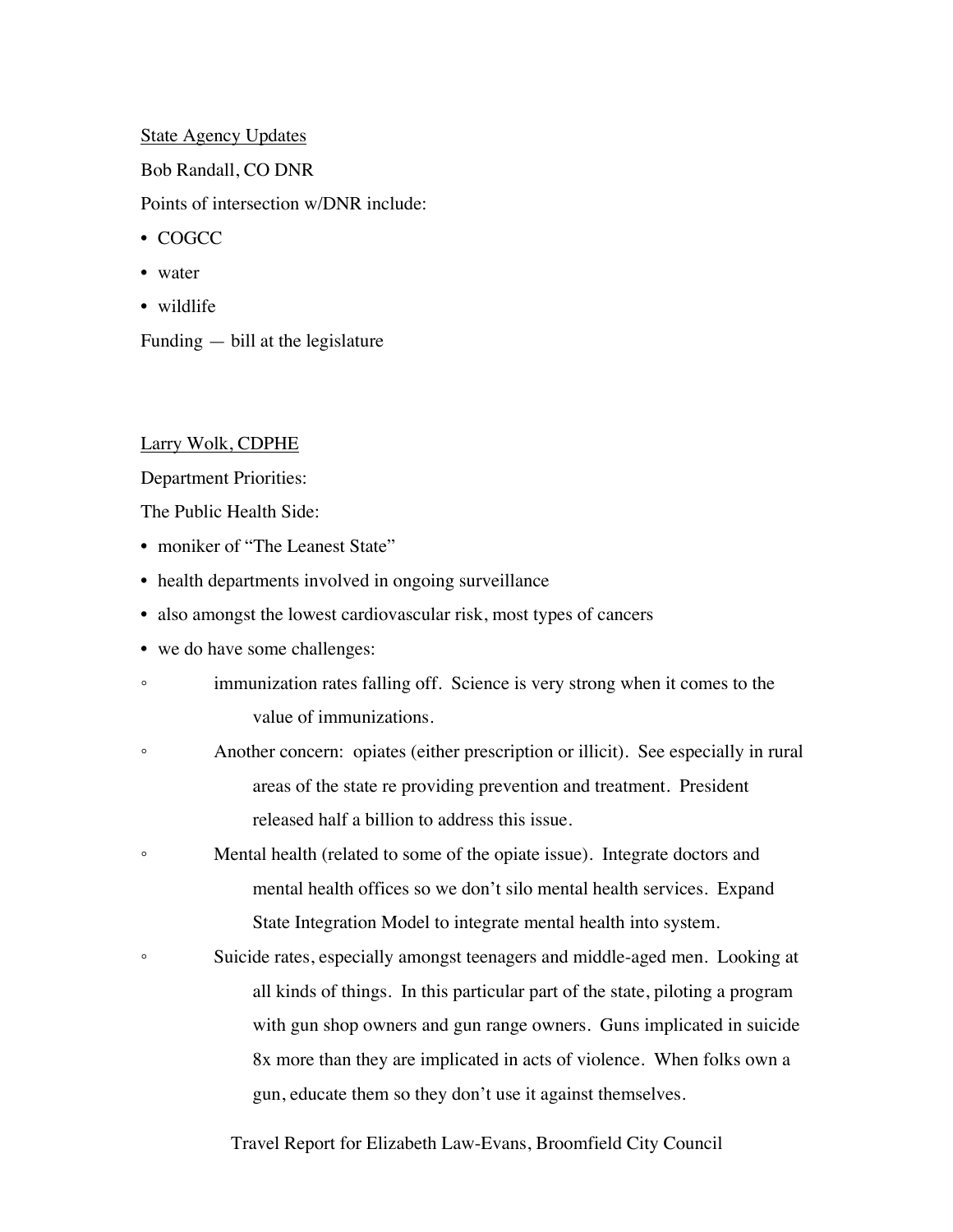- Marijuana: a lot of talk as to whether legalization is a good thing or not. Shortterm: still haven't seen an increase in marijuana use amongst youth or adults. Started with relatively high use to begin with (1 in 4 adults, 1 in 5 teens). Unacceptable rate w/r/t teenagers. Initially saw a spike in emergency room use and hospitalizations, but that was being driven by out of staters. Made some efforts to educate tourists who may be partaking. Haven't seen a significant bump in tourism from this, just more tourists parking. Don't really know yet how to interpret driving under the influence. Issue is that we don't have the same kind of testing like we do for alcohol, don't have correlation between what's in the bloodstream and intoxication. Impairment and level in bloodstream don't have a good answer as to how we can measure impairment and how that effects driving.
- Oil and Gas
- Task force a few years ago was very beneficial. Host resource line and resource site for public to contact with questions.
- Mobile monitoring unit that's live—was out in Erie a couple of weeks ago.
- **Task force charged them with putting together compendium looking at health effects specific to O&G. Important for us a health dept for us to put for the evidence as it exists today.** (Mike Van Dyke will summarize later today)
- Environmental: Land, Water, Air
- Land: landfills, esp. in smaller communities. Many landfills are not in compliance. Close them or get them in to compliance.
- Water: relatively quiet (relative to air)—no significant changes coming. Hearings relates to establishing new levels of molybdenum.
- Air: work towards complying with federal rule as regards adaptive technologies. Methane good right now. Carbon: economics may drive this more than environmental decision making. Lots of rhetoric at federal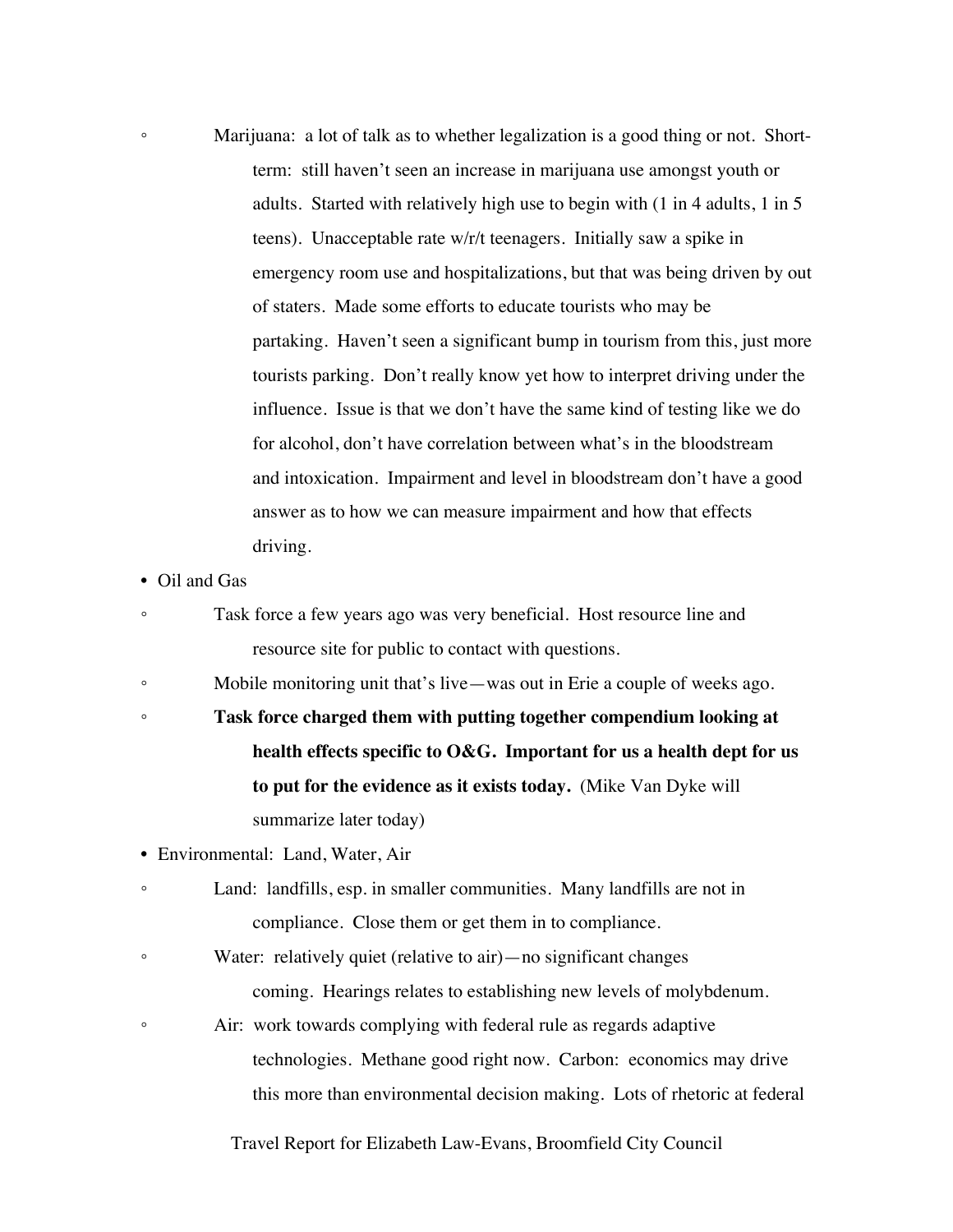level. Governor very supportive of making sure we have a clean environment but also a business friendly environment. Ozone: at some point we're going to have to get someone's attention at the federal level w/r/t ozone levels. We have other reasons as to why our ozone levels are high: altitude, etc. Higher background ozone.

# **Matt LePore**

.

#### **"Balance has become an important word for the COGCC."**

Updates new at COGCC:

- Live new website, Daily Activity Dashboard is new (upper right).
- Advanced planning on oil and gas locations is important as we all balance all of this . .

• Earliest indicators that oil and gas coming to your neighborhood is a spacing order. Now pushing to local governments announcements about spacing unit info.

• Next Weds will have 2 additional features of the map: ability for public to search the map by address (as opposed to Township and Range)

# Activity

- seems to be ticking up a little bit
- permit activity Feb 2017 703 permits submitted, about double as last year
- same true for location assessment permits: highest number of location permits in 2 years.

Plugging Wells: tied to advent of horizontal well production in the state

- 2009 1st horizontal well drilled in CO
- leaping upward:  $\frac{2014784}{2014}$  existing vertical wells plugged that year
- 2015: 660 plugged
- 2016: 856
- **Collateral effect of switching to horizontal development: plugging of horizontal wells. Changes in technology. They think it's a positive in terms of effect.**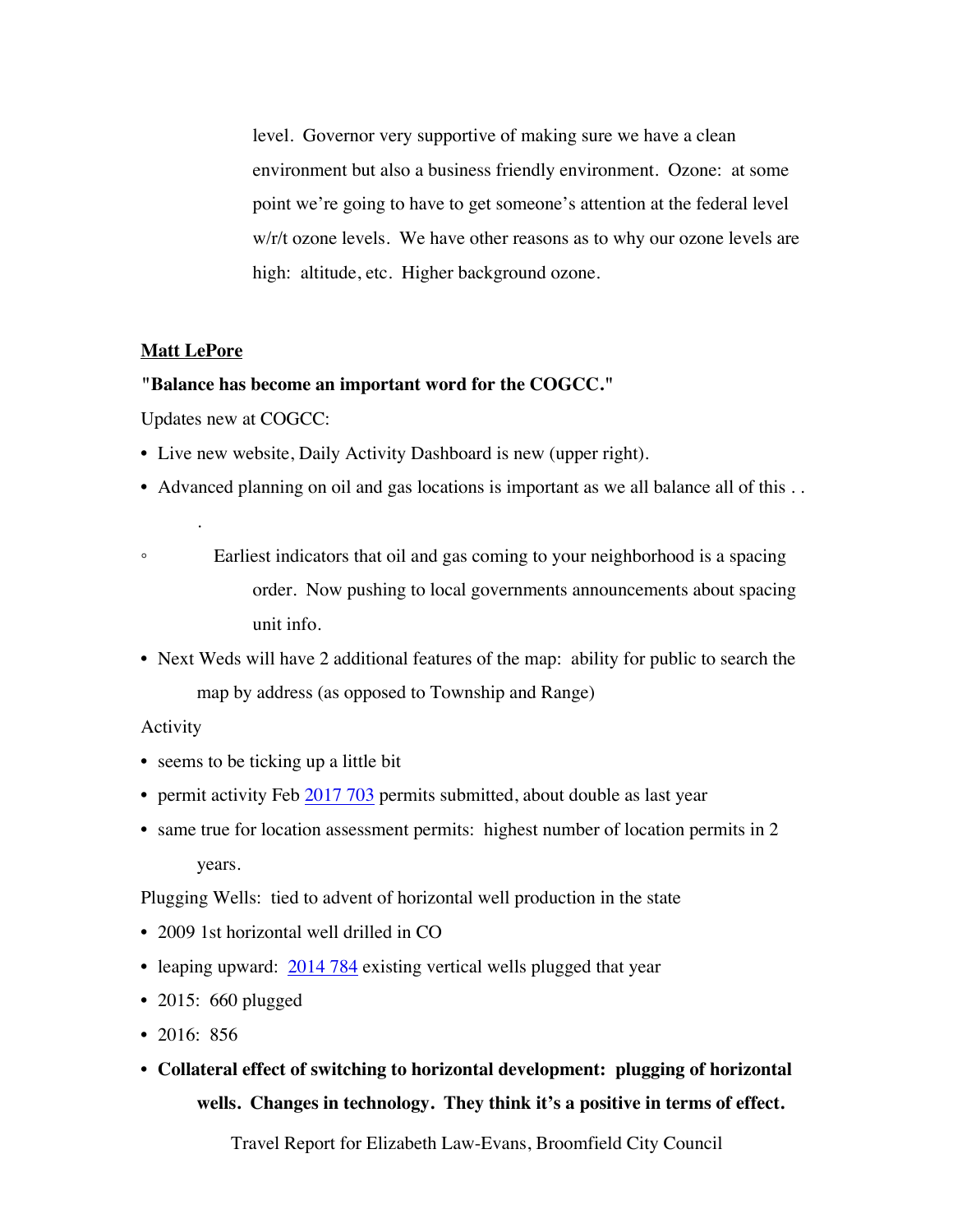Legislature: funding

• tangible effect of being understaffed: time it takes to process permits

Close with stats:

- 2nd oldest commercial well in US, 1862 in Florence
- 54k active wells April 2017
- Active wells in 42 counties: Weld, Garfield, Mesa
- 5735 horizontal wells, nearly all in Weld County (all drilled after 2009)
- National rank: 6th largest state in natural gas, 7th in oil production
- % horizontal wells: 2010 4%; 2016 78%. Amazingly rapid transformation of technology—most along Front Range. **Which happens to be one of the fastest growing population in the country. "Interesting confluence."** Transformation of technology coinciding with population boom.
- Double digit increases in production from horizontal drilling, quadrupled from 2010 to 2015

Current Events:

- BoCo extension rolling moratorium and fallout therefrom.
- Citizens appeal COGCC's denial of a petition re rule making What do "balance" and "in a manner consistent with" protecting public health mean in Oil and Gas Act (2017)?
- BoCo adopts new O&G rules, pushing boundary between state and local authority.
- Lafayette adopts climate bill of rights.
- Thornton considering new O&G regs—similar to BoCo's in terms of pushing boundary.
- Broomfield convenes O&G Committee to review comprehensive plan.
- Eastern Boulder County: Operator seeks "Comprehensive Development Plan" to drill up ton 216 wells to develop 7600 acres. Potentially precedent-setting. Some other operators protesting that. Encourage comprehensive planning.
- Broomfield: Operator proposes four multi-well pads, with approx. 140 wells, to develop 16 square miles. PARAPHRASE: This idea of multiple well pads to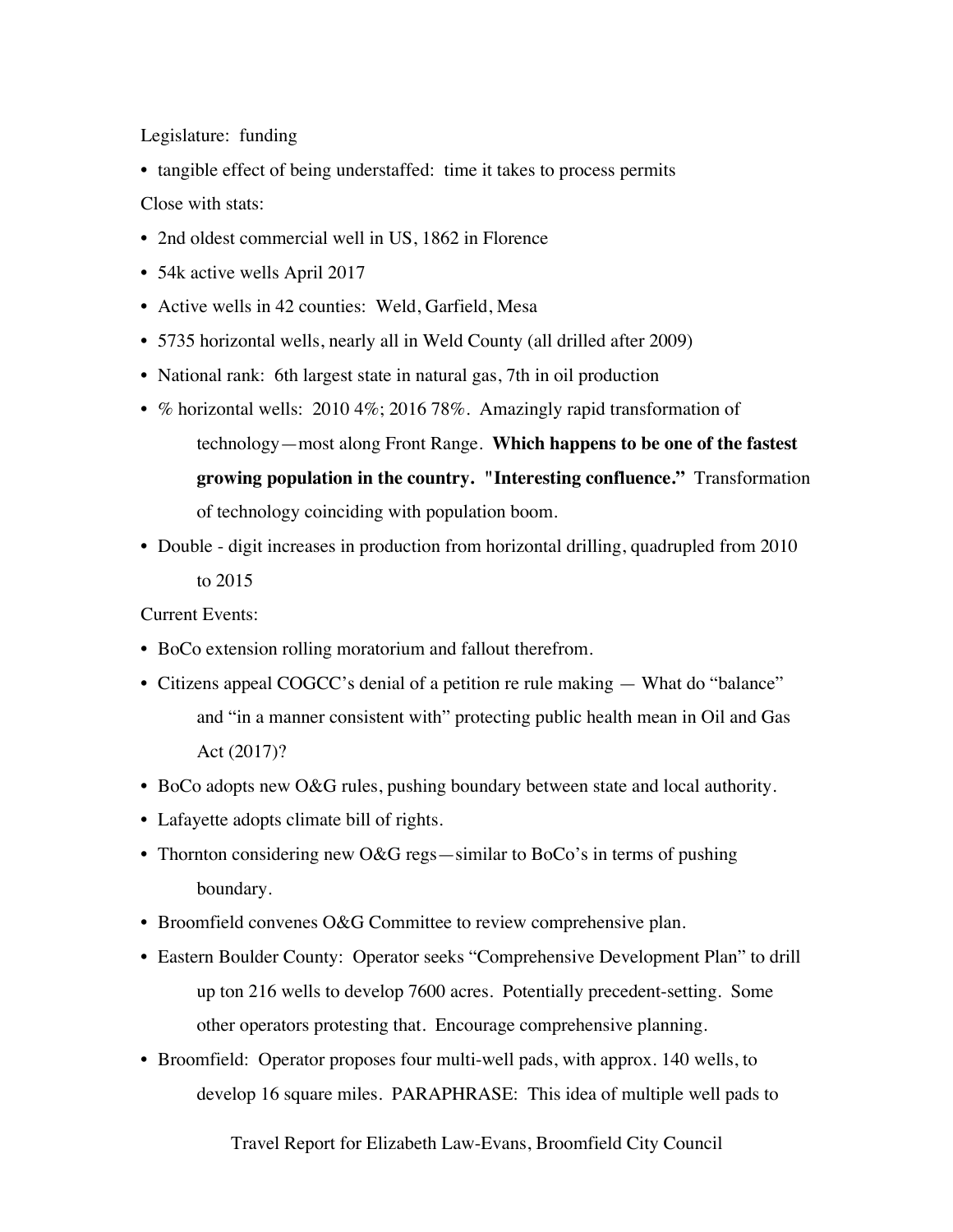consolidate surface locations general seen as a positive, fewer locations, less surface development. But maybe a tipping point, too much of a good thing, **maybe too many wells on a single pad is not the best way to develop.** If 40 is too many, analog is that maybe we need another pad somewhere else, 2 20-well pads [instead of one 40-well pad].

 $\sim\sim\sim\sim\sim$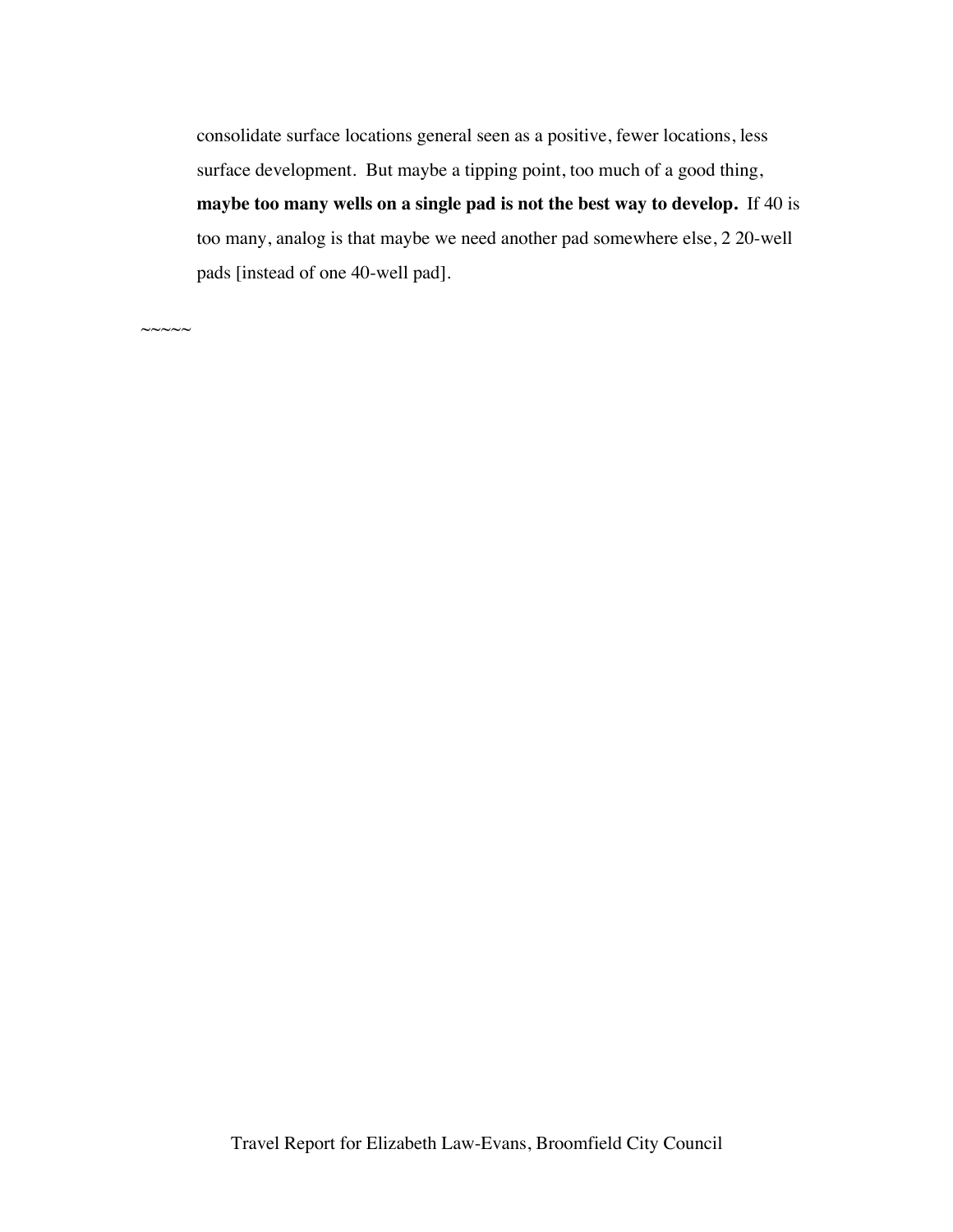Assessment of potential public health effects from oil and gas operations in Colorado Mike Van Dyke, CDPHE

(Note: talk is basically the same one he gave at the Town Hall at the 1stBank Center in February)

# Introduction:

- CDPHE scientists who use data to answer questions that are important to Colorado citizens
- Task force recommended hotline on health concerns—encourage citizens to call
- Tell about **current report released a couple of months ago, requested by O&G task force:** Conclusions on O&G and health using available data
- **Standardized, unbiased, and transparent conclusions as to what the data says.**
- CDPHE is not dismissive of health concerns that may exist about O&G sites, know what they think the data says and CDPHE trying to fill the data gaps that exist.

How do exposures occur?

- venting tanks
- leaking tanks
- drilling/fracking equipment
- traffic
- flares

Are hazardous substances emitted?

- Yes: 62 substances identified
- each CAN be a health concern at SOME level of exposure
- ALL have other sources

# EFFECTS DEPEND ON LEVEL OF EXPOSURE

- Health-based guidelines established by EPA and state agencies
- Guidelines rely on using conservative methods to ensure protection of sensitive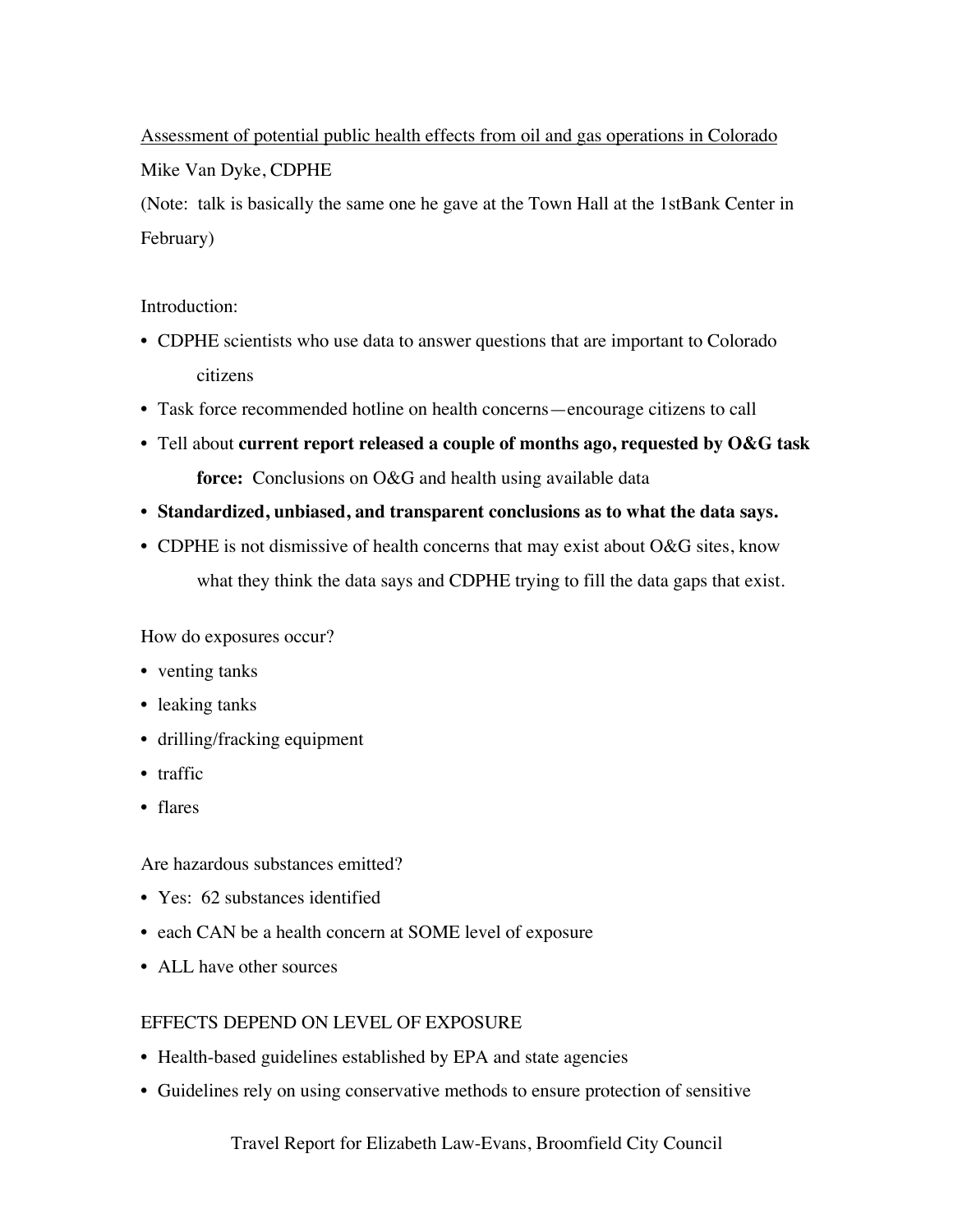individuals (values set really low to protect public)

• example: saccharine: in order to have bladder tumors would need to drink 100 diet sodas a day. This particular type of tumor in rat bladder had no human relevance, humans wouldn't get that type of tumor = SCIENCE EVOLVES OVER TIME

# CDPHE systematic evaluation

- Part 1: screening assessment of potential exposures and health effects
- Part 2: systematic review of human health effect studies
- Health effects from oil and gas air emissions in colorado

# Health Risk Assessment:

- What substances are released  $\equiv$  > How much are people exposed to?  $\equiv$  > Are these exposures above or below "safe" level?
- 33 sites
- 10000 measurements
- short-term versus long-term exposure

Health Risk from Long-Term Exposure: huge chart, "Key to it all"

- 62 chemicals listed
- all but few of them in "negligible risk level"
- few in low range of "acceptable risk" (10-40% range)
- **none in "elevated risk"**
- **risk from long-term exposure appears to be pretty low**
- non-cancer effects

# Cancer Risk: only a few are known carcinogens

- "driver" is benzene
- each individual's risk of cancer in general is 1 in 3 (from any cause)
- EPA says additional 1 in 10000 is "acceptable"
- **all in "acceptable" range**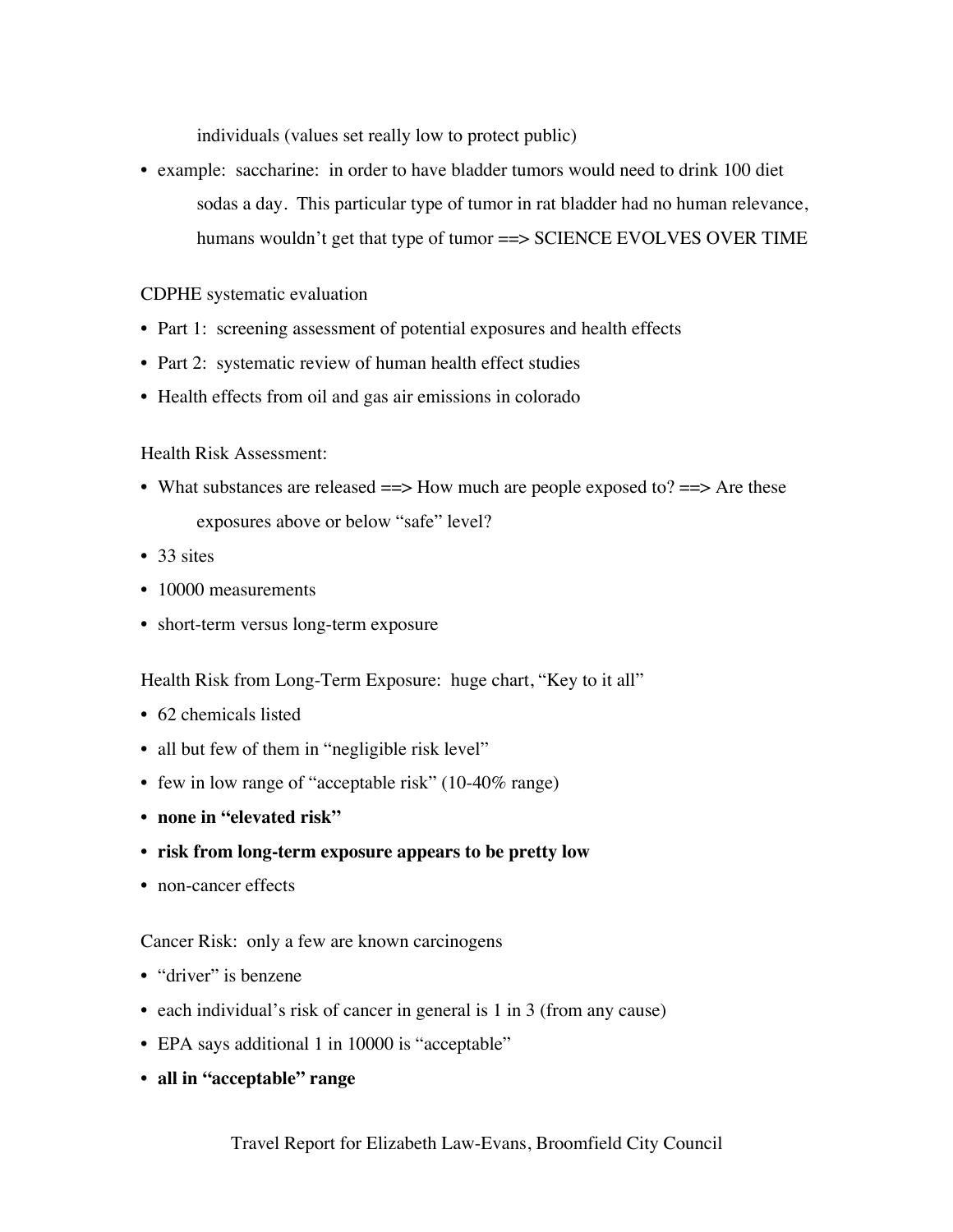Systematic Scientific Literature Review

- 12 studies
- 27 health effects
- quality of articles rated (they do this in lots of topics, there are standardized ways to do this)
- If you look in the literature, many "hits" on "oil gas health" BUT only 12 that actually had a measurement of exposure and measurement of outcome; most studies had huge number of limitiatations
- Nothing over limited evidence that a particular outcome is due to O&G

# **Major conclusions:**

- **risk is low for residents 500' or greater**
- **studies of populations provide limited evidence of possibility for harmful health effects; more studies needed**
- **at this time results do not indicate immediate action**

Hotline: integrate response across entire department

• www.colorado.gov/oghealth

# Mobile Air Quality Laboratory

#### **2017-2018 Risk Assessment (also requested by task force)**

emission data from CSU studies (emissions data to be put in to computer models to collect exposure data)

- disperson model based exposures
- calculate potential health risk
- by distance
- by operation
- **directly attributable to O&G activities**
- **expected completion 7/2018**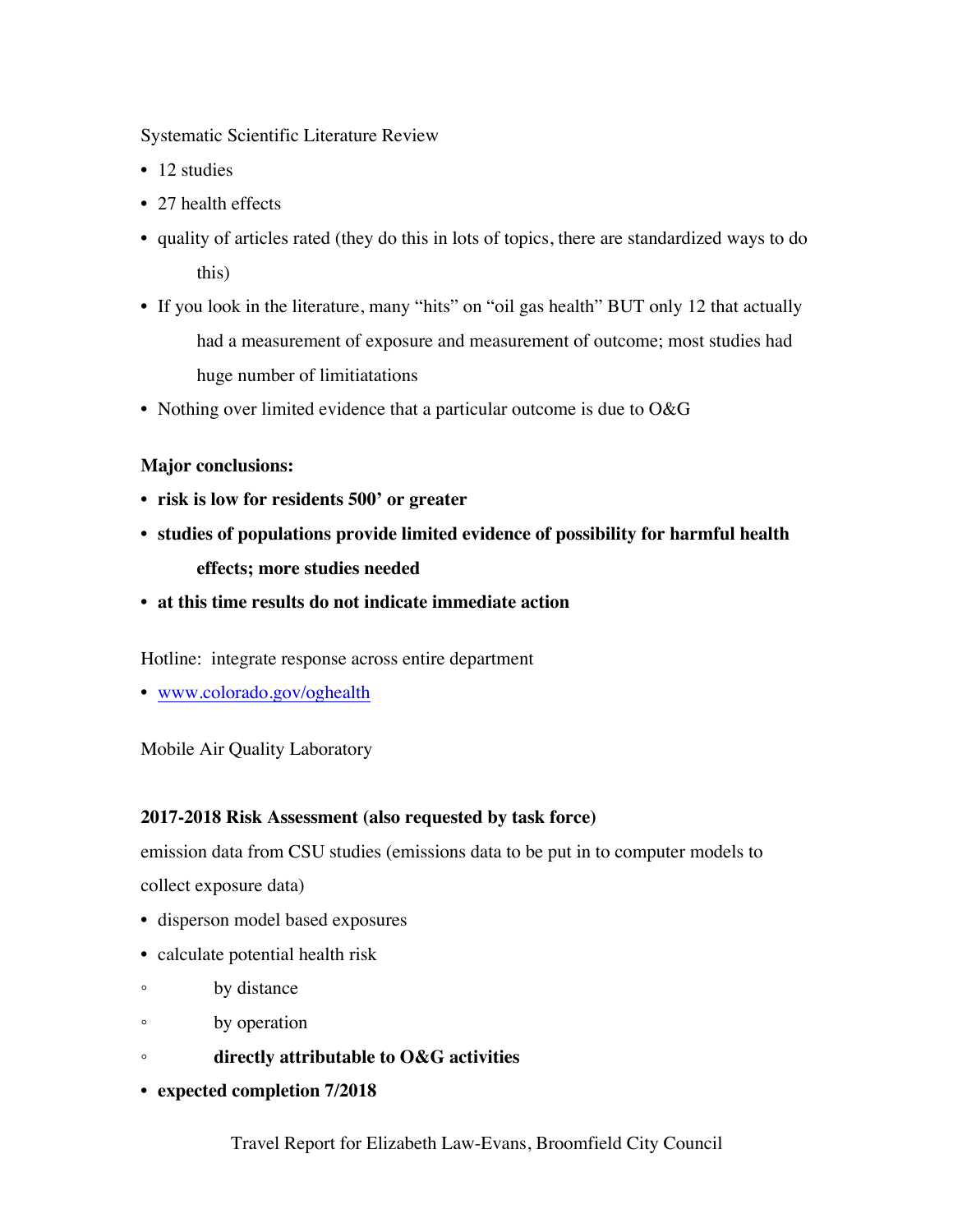# Q: Studies of oilfield workers?

A: Overall an understudied population. They are obviously exposed at the highest levels.

Q: Many of the industry processes that were used in the past are outdated and not being used now. How will studies take in to account technological advancement? A: Can't account for those things very well. Data that we have are the data that we have. Trying to estimate more of an upper end or worst case exposure. If results come back that there is some risk, will talk about the technological changes. Those are worst case examples.

#### Note:

Although I had planned to be at the entire symposium, after having car trouble at Genesse I missed the first day. Those presentations were videotaped and will be available on the Symposium website (see top of report) at some point. I plan on watching them and learning as best I can.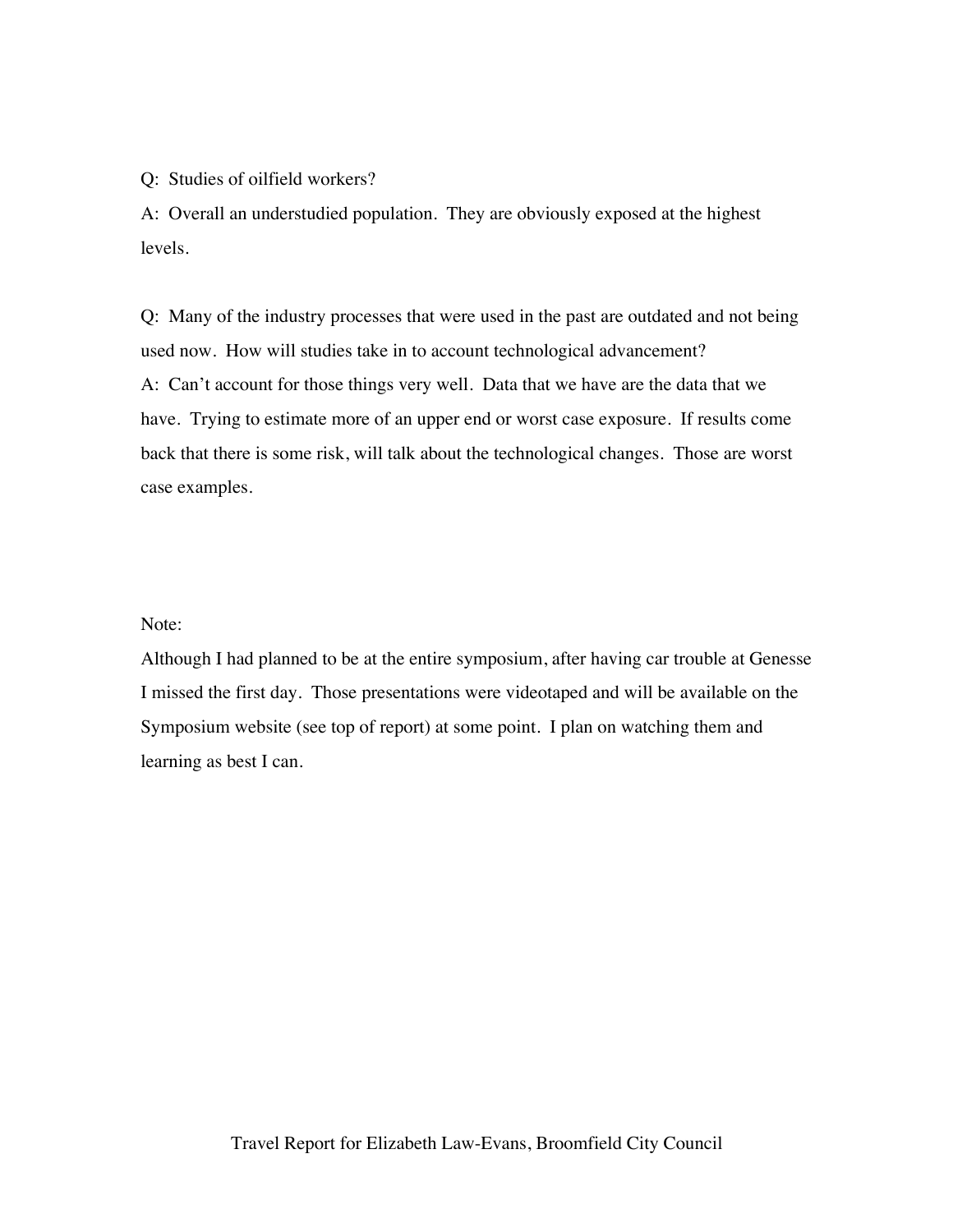In addition, presentations from past Symposia are available for viewing and downloading at the Symposium website. One from 2016 was particularly compelling to me:

Energy and Environment Symposium from 2016: presentation on "Navigating oil and gas development in urban settings: Candid stories of contention, challenge and yes, success (panel discussion)"

https://www.youtube.com/watch?v=egf2it19oOg&feature=youtu.be http://coloradomesa.edu/energy/symposium/documents/2016presentations/11\_Johnston\_ Dan\_OIl\_Gas\_In\_Urban\_Settings\_2016\_EE\_Symposium.pdf

# SUMMARY:

Dan Johnston, citizen of Windsor, begins his presentation at about 26:10 of the YouTube video (presentation is short, ends about 33:00)

- August 2014, PACE Project
- proposed next to our neighborhood
- 28 wells, etc. (see ppt)
- One of the concerns was that it really was an industrial operation sitting right next to the neighborhoods
- North-South road: west side is Larimer County, east side is Weld County
- Map shows the PACE Project: 40ac quarter-quarter shown in red circle
- Many houses within small area
- Most of the minerals were coming in to this project from the east, from Weld County from under the open lands and yet all the impacts were going toe felt near the neighborhoods.
- After a year of discussion, etc., an agreement was signed to move those wells about a mile northeast. Better location.
- Takeaways:
- Citizens have an important role in this.
- Local government must be proactive: "Once we changed the vision of the local